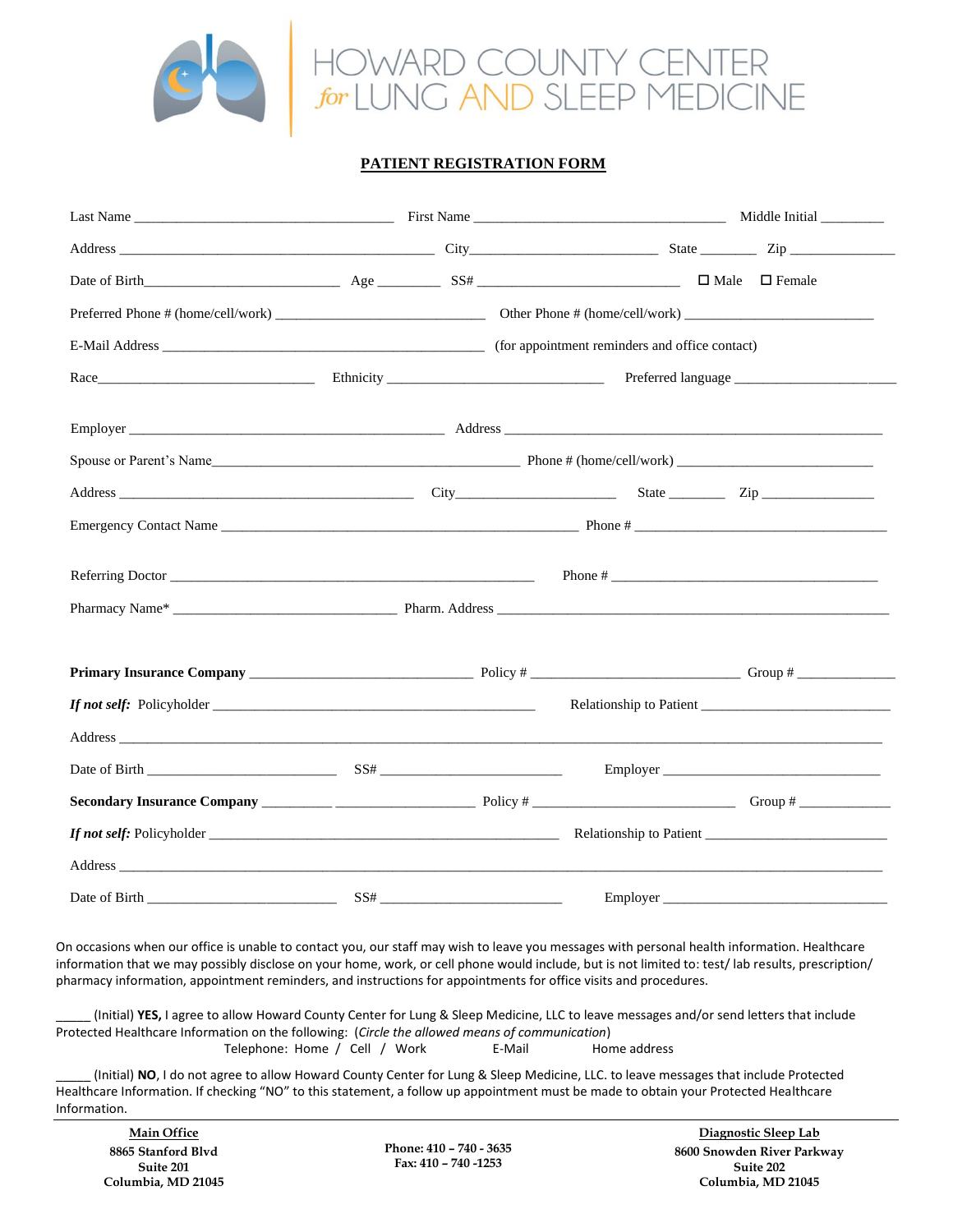## **Please refer to the "Patient Policy" documents that contain our office policies, for which you have read and acknowledge:**

 I have read and understand the **Patient Financial Responsibility Policy** of Howard County Center for Lung and Sleep Medicine, LLC (HCCLSM) and I agree to be bound by its terms. I agree to pay any finance charges incurred by failure to pay the balance due on my account in full within ninety (90) days of the bill date.

 $\Box$  I hereby assign any and all insurance benefits due and payable to me by any insurance policy to Howard County Center for Lung and Sleep Medicine, LLC for services rendered. I authorize any insurance company to pay benefits due directly to HCCLSM to release to my insurance carrier any medical records or other documents requested by the carrier which are deemed necessary by the carrier to process payments of the claim.

 $\Box$  I understand that I am financially responsible to pay HCCLSM for any and all fees incurred by the practice in collecting all outstanding debts sent to the collection agency or lawyer.

 I have read and understand Howard County Center for Lung and Sleep Medicine, LLC 's **Appointment Scheduling Policy** and I agree to be bound by its terms. I have received a copy of my signed policy. I also understand that such terms may be amended periodically by the practice with notice.

 I hereby acknowledge that I have received a copy of Howard County Center for Lung and Sleep Medicine, LLC's **Notice of Privacy Practices** upon my request. I understand that my health information and records are confidential and will not be used or disclosed without my written authorization. I understand that I have the right to refuse to sign this acknowledgement if I so choose.

I understand and have received a copy of the **Medication Refills and Medical Records policies.**

\_\_\_\_\_\_\_\_\_\_\_\_\_\_\_\_\_\_\_\_\_\_\_\_\_\_\_\_\_\_\_\_\_\_\_\_\_\_\_\_\_\_\_\_\_\_\_\_\_\_\_\_\_\_

| <b>Patient Name</b>                                      | Date                                              |
|----------------------------------------------------------|---------------------------------------------------|
| <b>Signature of Patient or Legal Representative</b>      | <b>Guarantor's Signature</b>                      |
|                                                          | Relationship to Patient (if applicable)           |
|                                                          | $\Box$ Parent or guardian of un-emancipated minor |
| Printed Name of Patient's Representative (if applicable) | $\Box$ Court appointed guardian                   |
|                                                          | Executor or administrator of decedent's estate    |
|                                                          | Power of Attorney                                 |

**Witness**